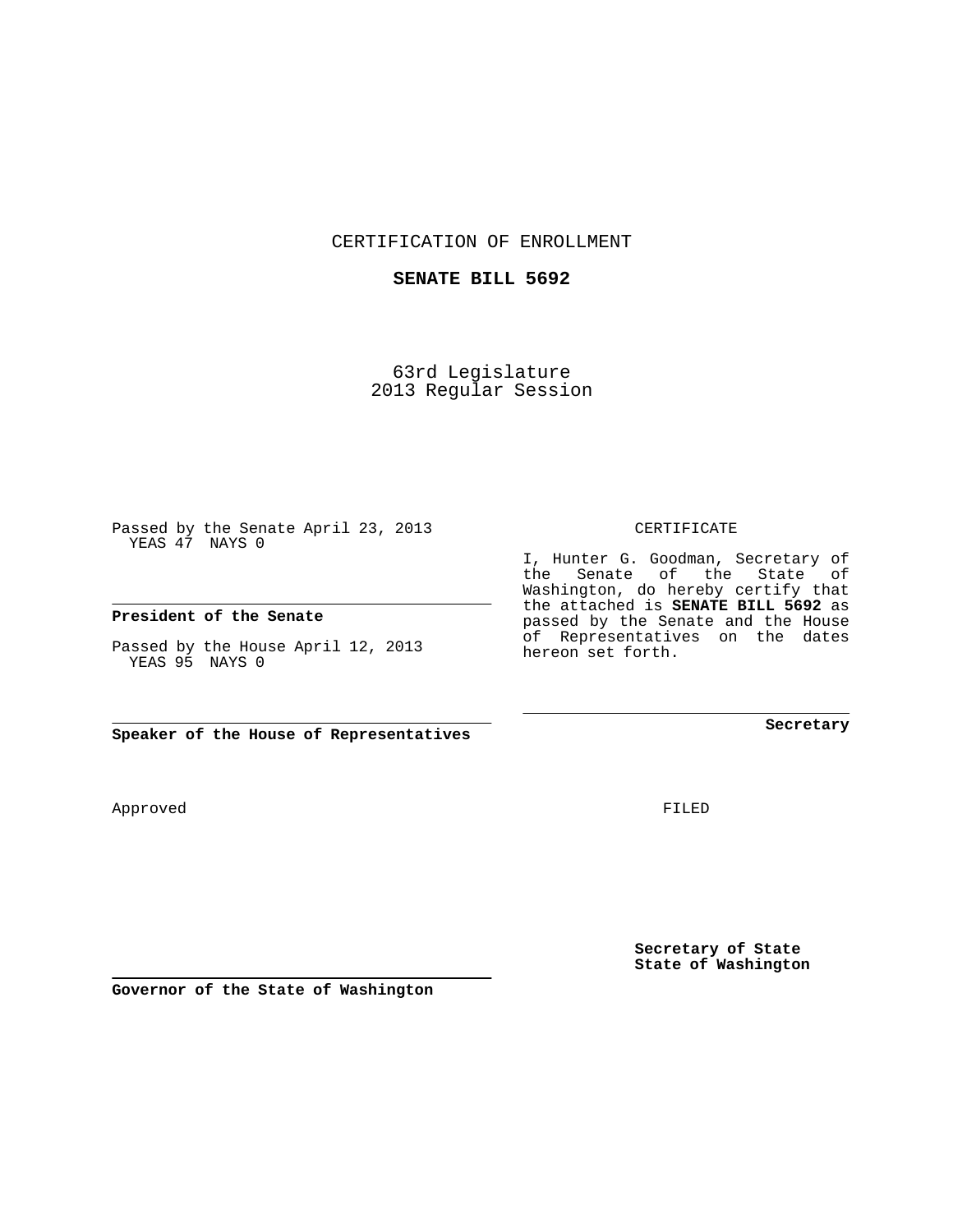## **SENATE BILL 5692** \_\_\_\_\_\_\_\_\_\_\_\_\_\_\_\_\_\_\_\_\_\_\_\_\_\_\_\_\_\_\_\_\_\_\_\_\_\_\_\_\_\_\_\_\_

\_\_\_\_\_\_\_\_\_\_\_\_\_\_\_\_\_\_\_\_\_\_\_\_\_\_\_\_\_\_\_\_\_\_\_\_\_\_\_\_\_\_\_\_\_

## AS AMENDED BY THE HOUSE

Passed Legislature - 2013 Regular Session

| State of Washington | 63rd Legislature |  |  |  | 2013 Regular Session |  |
|---------------------|------------------|--|--|--|----------------------|--|
|                     |                  |  |  |  |                      |  |

**By** Senators King, Harper, Conway, Eide, and Tom

Read first time 02/08/13. Referred to Committee on Law & Justice.

 1 AN ACT Relating to standby guardians and limited guardians; and 2 amending RCW 11.88.125.

3 BE IT ENACTED BY THE LEGISLATURE OF THE STATE OF WASHINGTON:

 4 **Sec. 1.** RCW 11.88.125 and 2011 c 329 s 5 are each amended to read 5 as follows:

 6 (1) ((The person)) Any individual or professional guardian 7 appointed by the court as either guardian or limited guardian of the 8 person and/or estate of an incapacitated person shall file in writing 9 with the court, within ninety days from the date of appointment, a 10 notice designating a standby ((<del>limited</del>)) guardian or standby limited 11 guardian to serve as ((<del>limited</del>)) guardian or *limited* guardian at the 12 death  $((\theta \cdot \hat{r}))_L$  legal incapacity, or planned absence of the court-13 appointed guardian or limited guardian. The notice shall state the 14 name, address, zip code, and telephone number of the designated standby 15 guardian or standby limited guardian. Notice of the guardian's 16 designation of the standby guardian or standby limited guardian shall 17 be given to the standby guardian or standby limited guardian, the 18 incapacitated person and his or her spouse or domestic partner and 19 adult children, any facility in which the incapacitated person resides,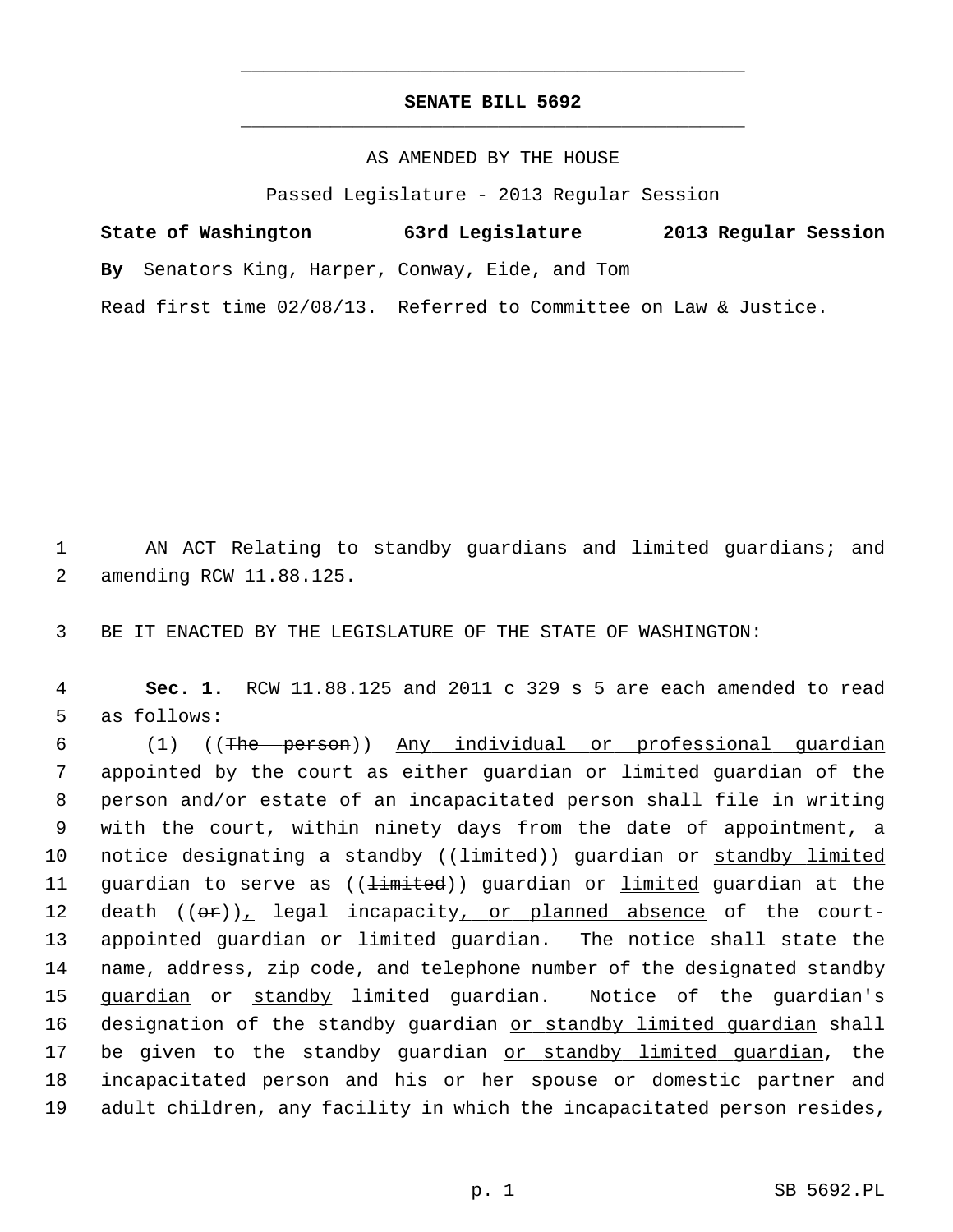1 and any person ((entitled to)) who requested special notice under RCW 2 11.92.150 ((or any person entitled to receive pleadings pursuant to RCW 3  $11.88.095(2)(j)$ ). ((Such))

 4 (2)(a) If the regularly appointed guardian or limited guardian dies 5 or becomes incapacitated, then the standby guardian or standby limited 6 guardian shall have all the powers, duties, and obligations of the 7 regularly appointed guardian or limited guardian and in addition shall, 8 within a period of thirty days from the death or adjudication of 9 incapacity of the regularly appointed guardian or limited guardian, 10 file with the superior court in the county in which the guardianship or 11 limited guardianship is then being administered, a petition for 12 appointment of a substitute guardian or limited guardian. Upon the 13 court's appointment of a new, substitute guardian or limited guardian, 14 the standby guardian or standby limited guardian shall make an 15 accounting and report to be approved by the court, and upon approval of 16 the court, the standby guardian or standby limited guardian shall be 17 released from all duties and obligations arising from or out of the 18 quardianship or limited quardianship.

19 ( $(\frac{1}{2})$ ) (b) Letters of guardianship shall be issued to the standby 20 guardian or standby limited guardian upon filing an oath and posting a 21 bond as required by RCW 11.88.100 ((as now or hereafter amended)). The 22 oath may be filed prior to the regularly appointed guardian's or 23 limited guardian's death or incapacity. The standby guardian or 24 standby limited guardian shall provide notice of such appointment 25 ((shall be provided)) to the ((standby guardian, the)) incapacitated 26 person and his or her spouse or domestic partner and adult children, 27 ((and)) any facility in which the incapacitated person resides, and any 28 person who requested special notice under RCW 11.92.150.

29 (c) The provisions of RCW 11.88.100 through 11.88.110 ((as now or 30 hereafter amended)) shall apply to standby guardians and standby 31 limited guardians.

32 (3)(a) A standby guardian or standby limited guardian may assume some or all of the duties, responsibilities, and powers of the guardian or limited guardian during the guardian's or limited guardian's planned absence. Prior to the commencement of the guardian's or limited guardian's planned absence and prior to the standby guardian or standby limited guardian assuming any duties, responsibilities, and powers of the guardian or limited guardian, the guardian or limited guardian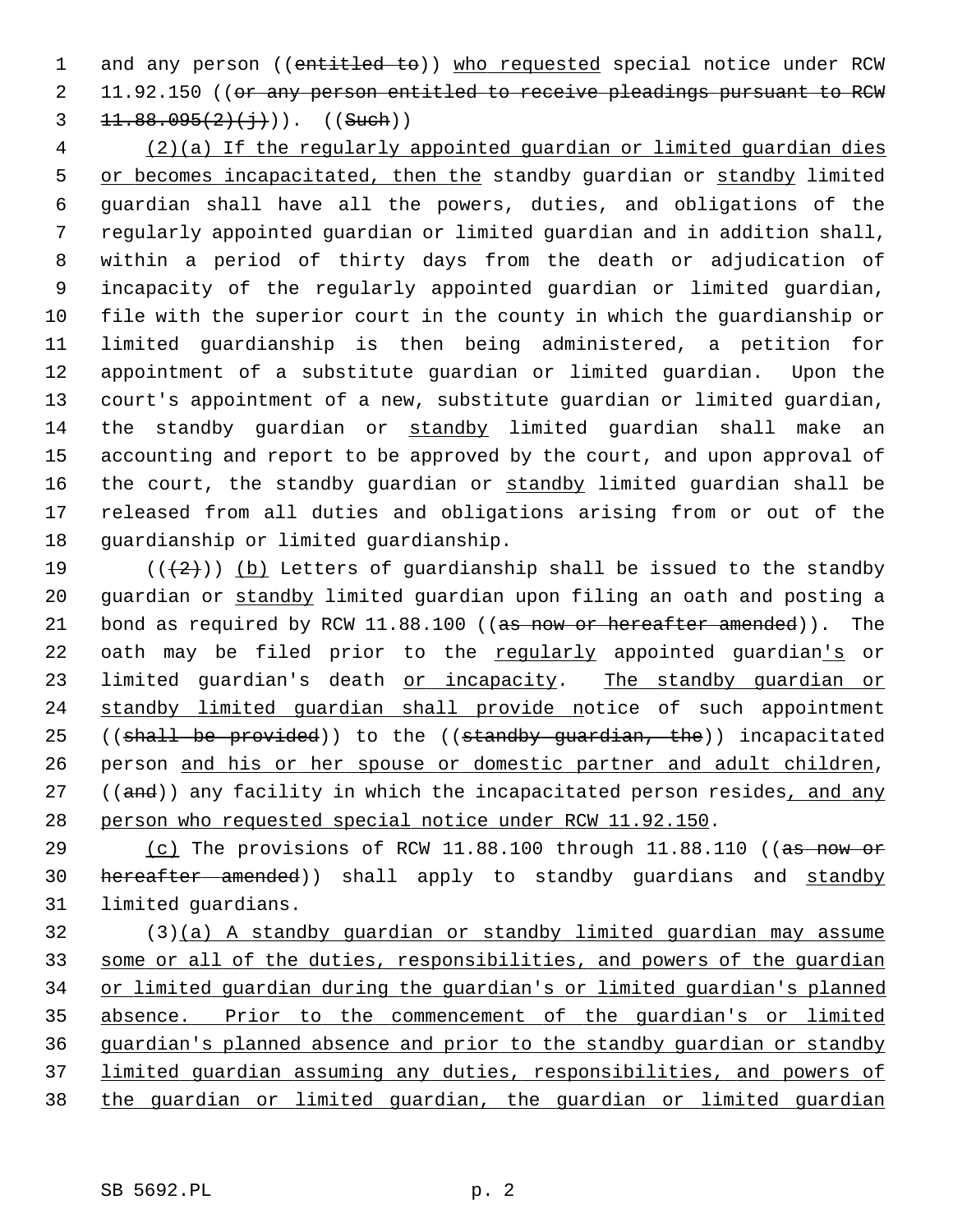shall file a petition in the superior court where the guardianship or limited guardianship is being administered stating the dates of the planned absence and the duties, responsibilities, and powers the standby guardian or standby limited guardian should assume. The guardian or limited guardian shall give notice of the planned absence petition to the standby guardian or standby limited guardian, the incapacitated person and his or her spouse or domestic partner and 8 adult children, any facility in which the incapacitated person resides, and any person who requested special notice under RCW 11.92.150.

 (b) Upon the conclusion of the hearing on the planned absence petition, and a determination by the court that the standby guardian or standby limited guardian meets the requirements of RCW 11.88.020, the 13 court shall issue an order specifying: (i) The amount of bond as required by RCW 11.88.100 through 11.88.110 to be filed by the standby guardian or standby limited guardian; (ii) the duties, responsibilities, and powers the standby guardian or standby limited guardian will assume during the planned absence; (iii) the duration the standby guardian or standby limited guardian will be acting; and (iv) the expiration date of the letters of guardianship to be issued to the standby guardian or standby limited guardian.

 (c) Letters of guardianship consistent with the court's determination under (b) of this subsection shall be issued to the standby guardian or standby limited guardian upon filing an oath and 24 posting a bond as required by RCW 11.88.100. The standby guardian or standby limited guardian shall give notice of such appointment to the incapacitated person and his or her spouse or domestic partner and 27 adult children, any facility in which the incapacitated person resides, and any person who requested special notice under RCW 11.92.150.

 (d) The provisions of RCW 11.88.100 through 11.88.110 shall apply to standby guardians and standby limited guardians.

 $(4)$  In addition to the powers of a standby (( $\pm imited$ )) guardian or 32 standby limited guardian as noted in  $((subsection + 1) - of))$  this 33 section, the standby ((<del>limited</del>)) quardian or standby limited quardian 34 shall have the authority to provide timely, informed consent to 35 necessary medical procedures, as authorized in ((RCW 11.92.040 as now or hereafter amended)) RCW 11.92.043, if the guardian or limited